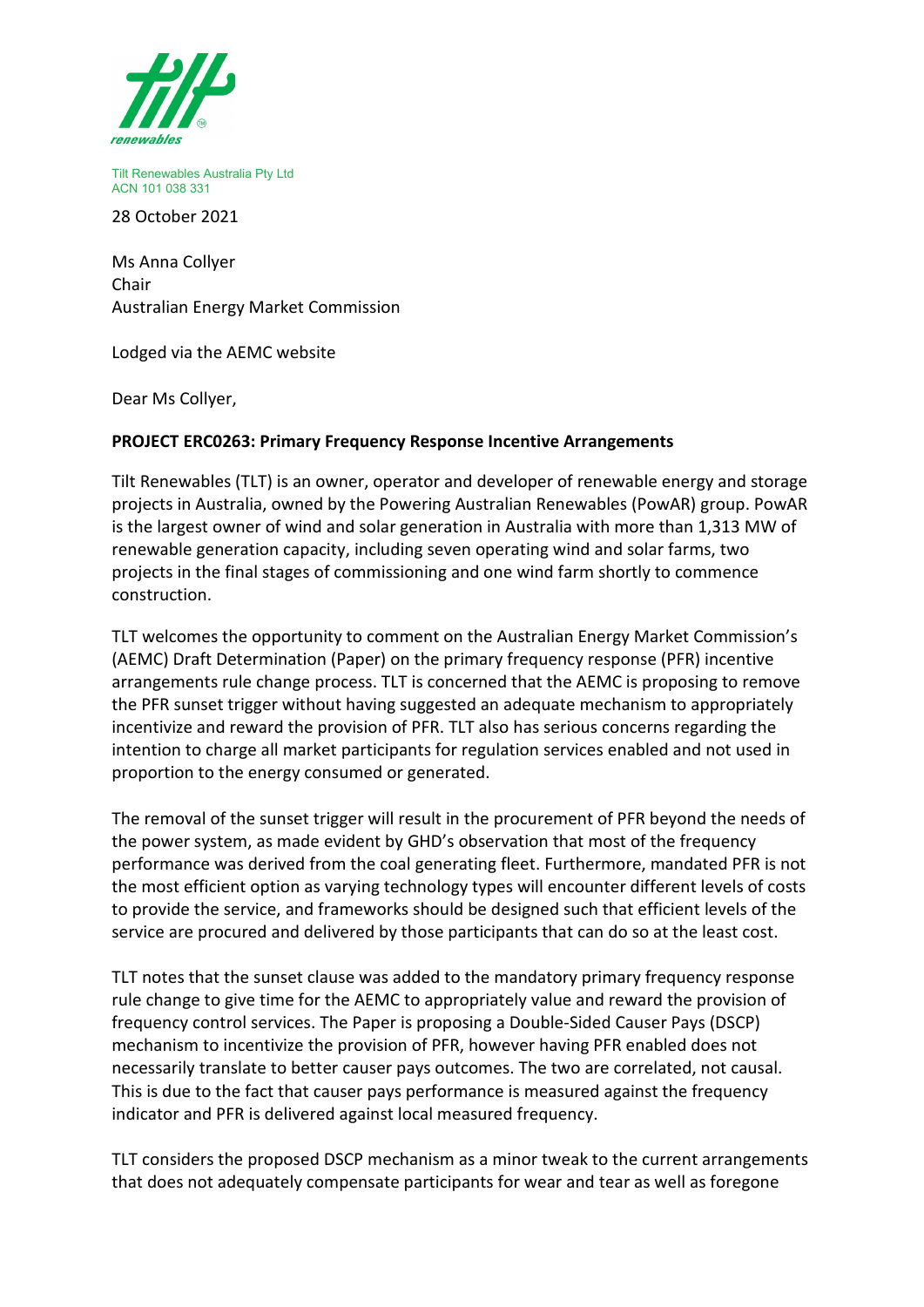

revenues, especially for the semi-scheduled generating fleet which will be spilling zero cost (and emissions-free) resource to provide lower PFR services. To exacerbate the issue, AEMO had made the decision to use P\_max instead of P\_available in the formation of the Primary Frequency Response Requirements (PFRR) droop calculation which dictates the level of response for PFR. The consequence of this for Variable Renewable Energy (VRE) is that its share of PFR lower provided will be much higher than its share of energy supply compared to conventional generators. Wind in particular is nearly always online, so under the current droop definition wind generators would be providing PFR proportional to its installed capacity most of the time, despite only being capable of producing a proportion of that installed capacity as active power due to prevailing wind speeds.

AEMO in its formulation of the PFRR has failed to consider differing technologies and has placed a more cumbersome burden with respect to PFR on VRE. If the AEMC does decide to press ahead with the removal of the sunset trigger, TLT requests that the AEMC considers mandating the use of P\_available instead of P\_max in the droop calculation for PFR. The AEMC needs to be cognisant that AEMO will prioritise system security and operability over efficient outcomes when left to design choices of such mechanisms.

TLT can envisage itself being worse off under the proposed reform, in addition to foregone generation and wear and tear impacts on plant. This is largely due to the AEMC's proposal to share out the cost of regulation services enabled and not used in proportion to the energy consumed or generated. There are multiple issues with this aspect of the causer pays reforms, the first of which is that risk is not appropriately allocated, and market participants will likely be punished for good frequency performance with payments for regulation services enabled and not used. By behaving in a way that reduces the need for regulation services an extra cost for regulation enabled but not used is incurred, an outcome which TLT deems undesirable and directly contradicts the appropriate risk allocation principle described in the Paper.

The AEMC's proposal to share out the cost of regulation services enabled and not used also adds an additional marginal cost to generators. The cost is additional because under the current framework it is possible to receive a zero market participant factor (MPF) and some participating generators, including semi-scheduled generators can achieve this outcome. As the uptake of self-forecasting technology being used by the semi-scheduled fleet increases and the technology and forecasting techniques improve, TLT expects to see more semischeduled participants receive zero MPFs despite some of the claims made in the paper e.g., "AEMO advises that there is a risk of greater imbalances between generation and load as inverter connected variable renewable energy generation technologies displace synchronous generation." There seems to be a perception across industry that inverterbased resources (IBR) are to blame for declining frequency performance, however selfforecasting providers have been able to go beyond out-performing AEMO's AWEFS/ASEFS forecasts to the point where semi-scheduled generators can provide positive outcomes to frequency control in the NEM.

Industry has used significant resources developing self-forecasting solutions. ARENA supported initial trials, AEMO has developed systems to use and monitor self-forecasts in dispatch and generators have invested in the technology in order to improve frequency